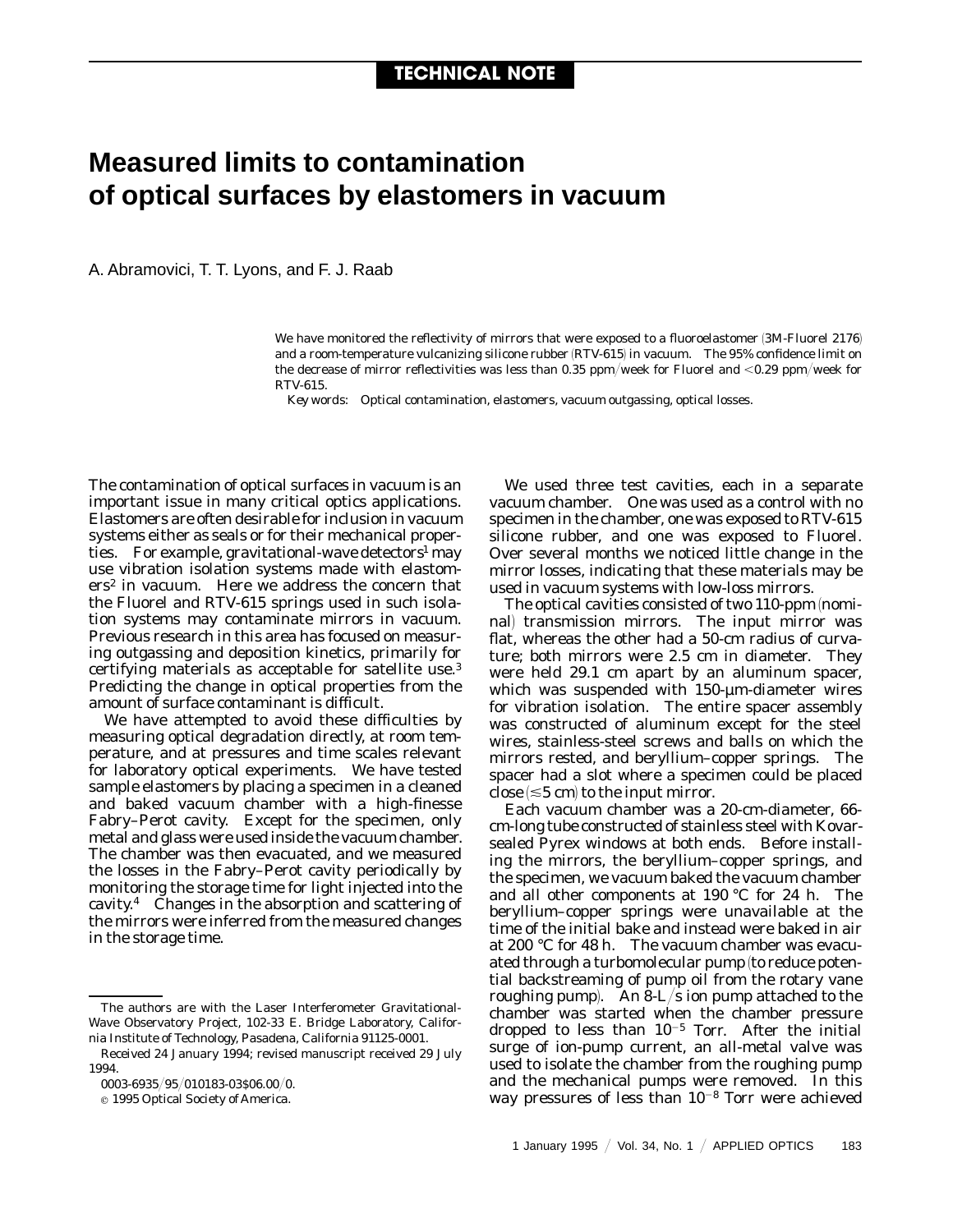and maintained, except for the chamber containing Fluorel, which achieved only  $2 \times 10^{-7}$  Torr because of the high outgassing load from the specimen.

The specimens were prepared and handled carefully before being inserted into the test chambers. The fluoroelastomer specimen was a single piece of 3M-Fluorel 2176 (70 durometer) molded into a truncated cone, 5 cm high, 4 cm in diameter at the base, and 3 cm in diameter at the top. It was cured by the manufacturer for 25 min at 180 °C and was not postcured. 1Postcuring is a process that is used to remove some volatile materials from Fluorel after it is cured. It is normally used with O-rings, for example.) After we received the part from the manufacturer, we baked it in vacuum for 46 h at 110 °C.

The RTV specimen consisted of six pieces of RTV-615 silicone rubber. Each was a cylinder 1 cm in diameter and 1 cm high. After casting, we soaked them in methylene chloride for 5 days with the solvent changed twice. The RTV pieces were then baked in vacuum for 90 h at 200 °C.

A diagram of the experimental apparatus is shown in Fig. 1. An argon-ion laser was used as the light source for the mirror loss measurements. Feedback to a Pockel's cell inside the laser cavity locked the laser frequency to the test cavity modes for times of the order of 0.1 ms. The feedback loop derived its error signal from the light reflected from the cavity with the rf reflection-locking technique.<sup>5</sup> When the light transmitted through the cavity reached a preset trigger level, an acousto-optic modulator was used to shut off the light incident on the cavity. At the same time a storage scope began recording the output of a photodiode monitoring the light that leaks out of the cavity. Typically 32 such decay transients were averaged together. The data were then fit to an exponen-



Fig. 1. Schematic diagram of the experimental apparatus.

tial of the form

$$
V = A + B \exp(-t/\tau_e). \tag{1}
$$

The resulting  $\tau_e$  is the storage time given by

$$
\tau_e \simeq \frac{2I}{cL_{\rm cav}}\,,\eqno(2)
$$

where *l* is the length of the cavity, *c* is the speed of light, and  $L_{\text{cav}}$  is the (small) cavity round-trip loss including absorption and scattering as well as transmission. The light trigger level was set so that only the storage time of the  $TEM_{00}$  mode was measured. Ten such measurements (each representing the average of 32 decay transients) were made and averaged to provide an estimate of the measurement uncertainty.

After the experiments described here were performed, we developed a better method of cleaning Fluorel that significantly decreased its outgassing. After being cured, it was postcured by being baked in air at a temperature that is ramped from 80 to 230 °C over a period of 46 h. The slow ramp was necessary to avoid cracking the Fluorel piece. It was then baked at 230 °C for 14 h. After cooling, the Fluorel piece was vacuum baked for 10 days at 200 °C.

A plot of total cavity loss versus time for the control cavity and the two materials tested so far is shown in Fig. 2. The large differences in the initial losses arose from spatial nonuniformity of the mirrors. We repeated the measurements often for the first 48 h to look for rapid degradation. In all three cases the losses measured immediately before pumping down were  $\sim$ 10 ppm higher than losses measured after 1 h of pumping. This decrease is consistent with the expected decrease in Rayleigh scattering from the air in the chamber.

The results of linear fits to the data are shown in Table 1. We do not necessarily expect a contamination effect to be linear, but a linear fit is a convenient way of quantifying trends in the data for comparisons



Fig. 2. Total cavity loss versus time for three test chambers with straight-line fits. The lengths of the lines indicate the regions over which the fits were taken.